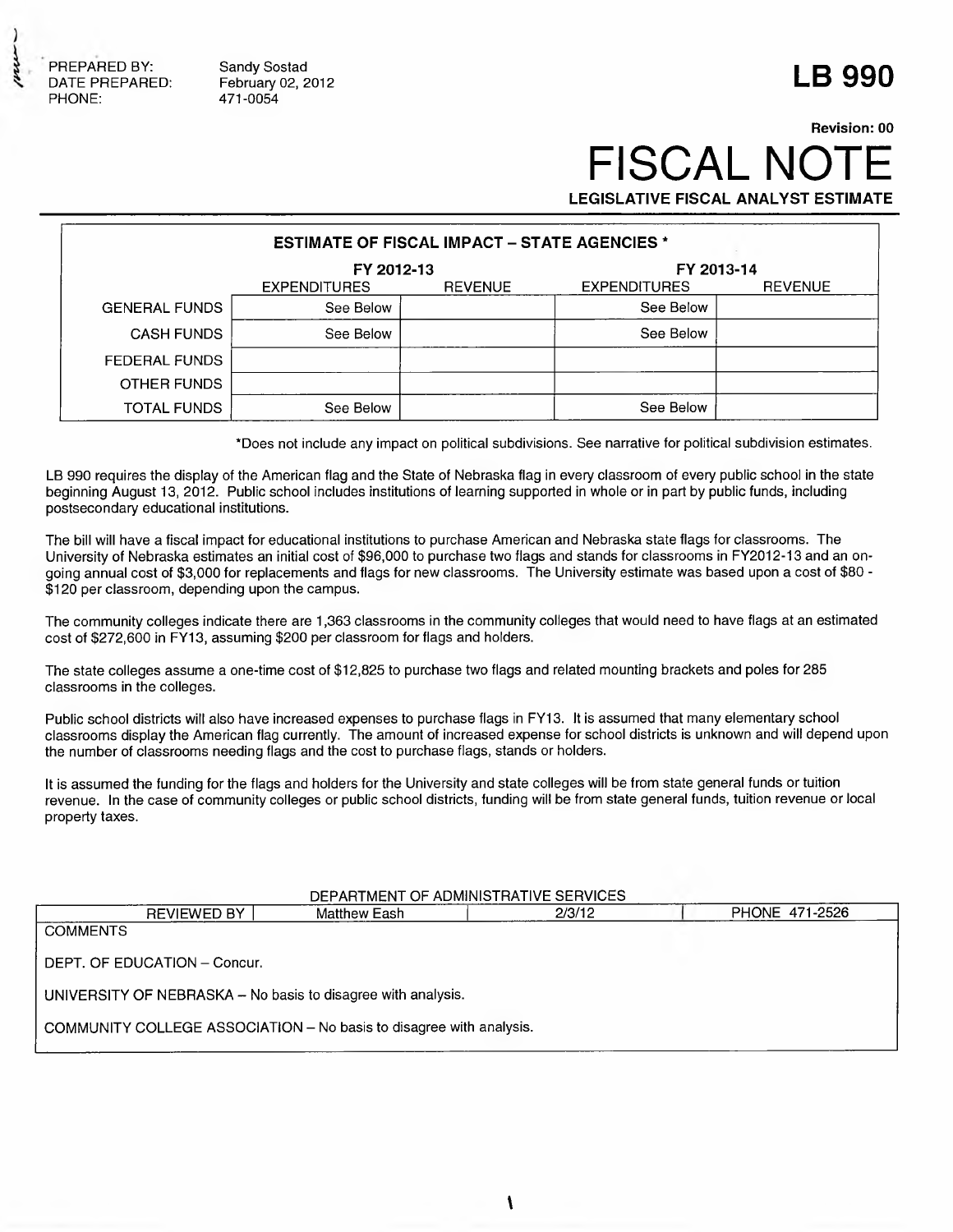| Please complete ALL (5) blanks in the first three lines. |                                                 |                                                            |                     | 2012<br>JAN 252012 |                          |  |
|----------------------------------------------------------|-------------------------------------------------|------------------------------------------------------------|---------------------|--------------------|--------------------------|--|
| LB <sup>(1)</sup>                                        | 990 FISCAL NOTE                                 |                                                            |                     |                    |                          |  |
|                                                          | State Agency OR Political Subdivision Name: (2) | Nebraska Department of Education                           |                     | LEGISLATIVE FISCA  |                          |  |
|                                                          | Prepared by: (3) Brian Halstead                 | Date Prepared: $(4)$ 1/24/12                               |                     |                    | Phone: $^{(5)}$ 471-2295 |  |
|                                                          |                                                 | ESTIMATE PROVIDED BY STATE AGENCY OR POLITICAL SUBDIVISION |                     |                    |                          |  |
|                                                          | <b>EXPENDITURES</b>                             | FY 2012-2013<br><b>REVENUE</b>                             | <b>EXPENDITURES</b> | FY 2013-2014       | <b>REVENUE</b>           |  |
| <b>GENERAL FUNDS</b>                                     |                                                 |                                                            |                     |                    |                          |  |
| <b>CASH FUNDS</b>                                        |                                                 |                                                            |                     |                    |                          |  |
| <b>FEDERAL FUNDS</b>                                     |                                                 |                                                            |                     |                    |                          |  |
| <b>OTHER FUNDS</b>                                       |                                                 |                                                            |                     |                    |                          |  |
| <b>TOTAL FUNDS</b>                                       |                                                 |                                                            |                     |                    |                          |  |

**RECEIVED** 

**2012**

Return by date specified or 72 hours prior to public hearing. whichever is earlier. Explanation of Estimate:

There is no fiscal impact to NDE. It is presumed that school districts will be able to comply with the provision of LB 990 with any additional funding from the Legislature.

|                           |                                                      | <b>MAJOR OBJECTS OF EXPENDITURE</b> |                                  |                                  |
|---------------------------|------------------------------------------------------|-------------------------------------|----------------------------------|----------------------------------|
| <b>Personal Services:</b> |                                                      |                                     |                                  |                                  |
| <b>POSITION TITLE</b>     | <b>NUMBER OF POSITIONS</b><br>$12 - 13$<br>$13 - 14$ |                                     | 2012-2013<br><b>EXPENDITURES</b> | 2013-2014<br><b>EXPENDITURES</b> |
|                           |                                                      |                                     |                                  |                                  |
|                           |                                                      |                                     |                                  |                                  |
|                           |                                                      |                                     |                                  |                                  |
|                           |                                                      |                                     |                                  |                                  |
|                           |                                                      |                                     |                                  |                                  |
|                           |                                                      |                                     |                                  |                                  |
|                           |                                                      |                                     |                                  |                                  |
|                           |                                                      |                                     |                                  |                                  |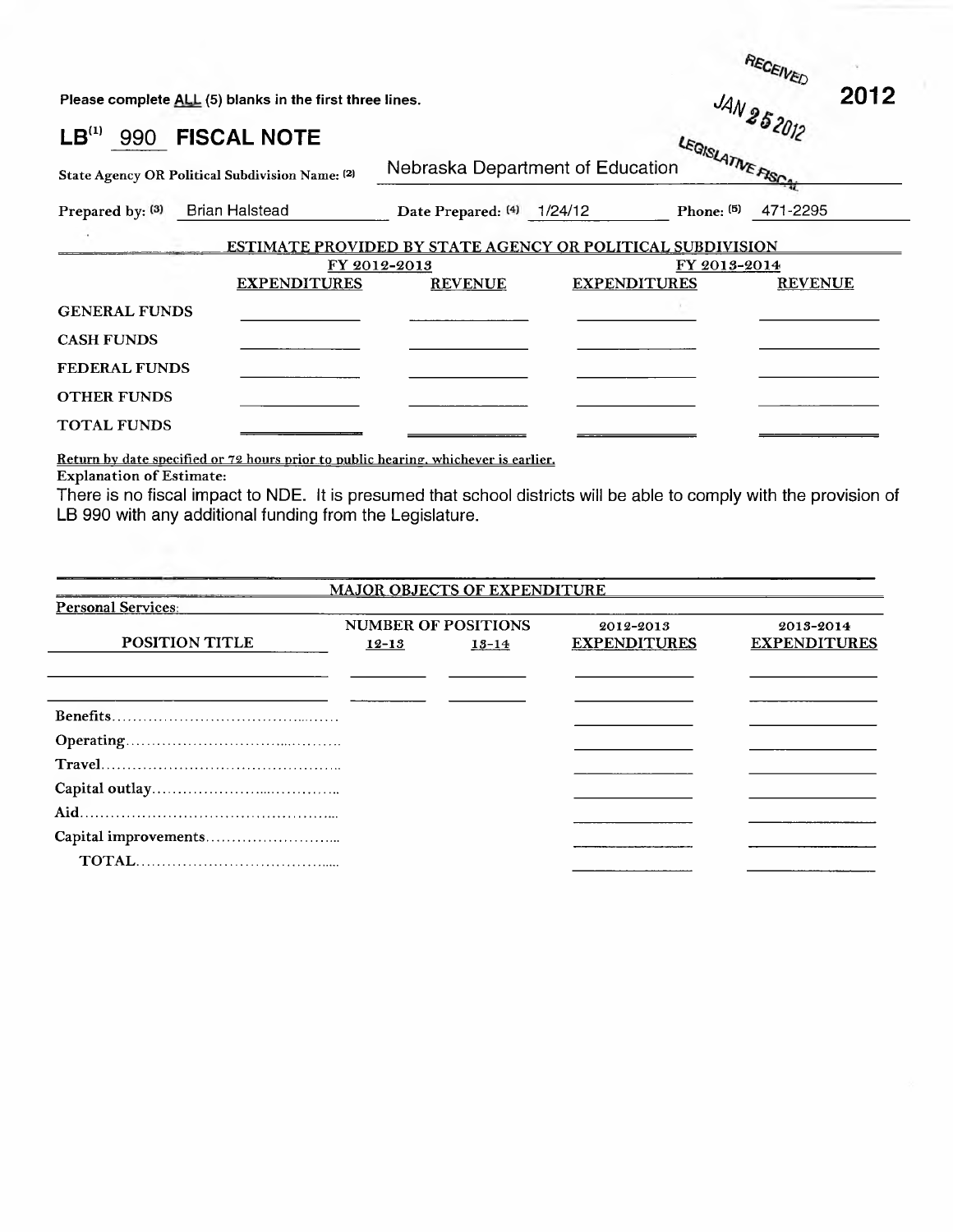**RECEIVED** 

| Please complete ALL (5) blanks in the first three lines.   |                     |                                | FEB<br>62012                         |              | 2012           |  |  |  |
|------------------------------------------------------------|---------------------|--------------------------------|--------------------------------------|--------------|----------------|--|--|--|
| LB <sup>(1)</sup><br>990                                   | <b>FISCAL NOTE</b>  |                                | LEGISLATIVE FISCAL                   |              |                |  |  |  |
| State Agency OR Political Subdivision Name: (2)            |                     |                                | Nebraska State College System (NSCS) |              |                |  |  |  |
| Prepared by: (3)                                           | Carolyn Murphy      | Date Prepared: (4) 2/3/2012    |                                      | Phone: $(5)$ | 402-471-2505   |  |  |  |
| ESTIMATE PROVIDED BY STATE AGENCY OR POLITICAL SUBDIVISION |                     |                                |                                      |              |                |  |  |  |
|                                                            | <b>EXPENDITURES</b> | FY 2012-2013<br><b>REVENUE</b> | <b>EXPENDITURES</b>                  | FY 2013-2014 | <b>REVENUE</b> |  |  |  |
| <b>GENERAL FUNDS</b>                                       | 12,825              |                                |                                      |              |                |  |  |  |
| <b>CASH FUNDS</b>                                          |                     |                                |                                      |              |                |  |  |  |
| <b>FEDERAL FUNDS</b>                                       |                     |                                |                                      |              |                |  |  |  |
| <b>OTHER FUNDS</b>                                         |                     |                                |                                      |              |                |  |  |  |
| <b>TOTAL FUNDS</b>                                         | 12.825              | No Impact                      | No Impact                            |              | No Impact      |  |  |  |

Return bv date specified or 72 hours prior to public hearing, whichever is earlier, Explanation of Estimate:

LB 990 would require the NSCS to prominently display the flags of the United States and the State of Nebraska in every classroom beginning August 13, 2012. With 285 classrooms at the Colleges, assuming a cost of \$8.50 each for U.S. flags and \$20 each for Nebraska flags (each 2x3 with mounting bracket and pole), and an estimate of 45 minutes per classroom for proper installation in compliance with ADA guidelines - the NSCS estimates the total fiscal impact to be a one-time expenditure of approximately \$12,825.

|                           |                                                      | <b>MAJOR OBJECTS OF EXPENDITURE</b> |                                  |                                  |
|---------------------------|------------------------------------------------------|-------------------------------------|----------------------------------|----------------------------------|
| <b>Personal Services:</b> |                                                      |                                     |                                  |                                  |
| <b>POSITION TITLE</b>     | <b>NUMBER OF POSITIONS</b><br>$12 - 13$<br>$13 - 14$ |                                     | 2012-2013<br><b>EXPENDITURES</b> | 2013-2014<br><b>EXPENDITURES</b> |
|                           |                                                      |                                     |                                  |                                  |
| <b>Benefits</b>           |                                                      |                                     |                                  |                                  |
|                           |                                                      |                                     | 12,825                           | 12,825                           |
|                           |                                                      |                                     |                                  |                                  |
|                           |                                                      |                                     |                                  |                                  |
|                           |                                                      |                                     |                                  |                                  |
|                           |                                                      |                                     |                                  |                                  |
|                           |                                                      |                                     | 12,825                           | 12,825                           |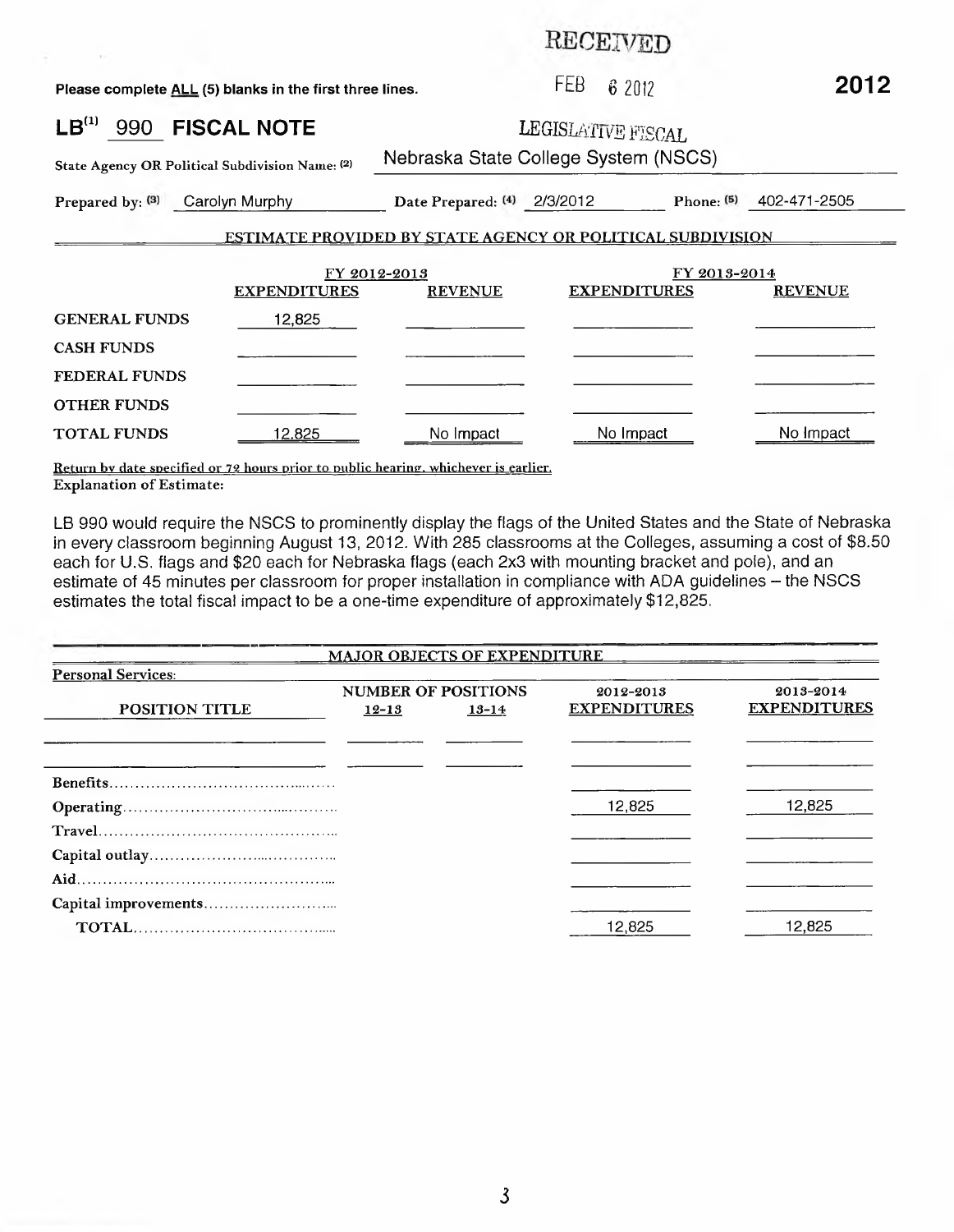RECEIVED

*'CAL*

Please complete <u>ALL</u> (5) blanks in the first three lines. *<sup>FEB</sup>* 012012

|                  |  | $-$ 2012 |  |
|------------------|--|----------|--|
| LEGISI ATIVE FIF |  |          |  |
|                  |  |          |  |

**LB(1) 990 FISCAL NOTE**

State Agency OR Political Subdivision Name: <sup>(2)</sup>

University of Nebraska

Prepared by: (3) Michael Justus

Date Prepared: <sup>(4)</sup> January 31, 2012 Phone: <sup>(5)</sup> 402 472 2191

## ESTIMATE PROVIDED BY STATE AGENCY OR POLITICAL SUBDIVISION

|                      | FY 2012-2013        |                | FY 2013-2014        |                |  |
|----------------------|---------------------|----------------|---------------------|----------------|--|
|                      | <b>EXPENDITURES</b> | <b>REVENUE</b> | <b>EXPENDITURES</b> | <b>REVENUE</b> |  |
| <b>GENERAL FUNDS</b> | 96,000              |                | 3,000               |                |  |
| <b>CASH FUNDS</b>    |                     |                |                     |                |  |
| <b>FEDERAL FUNDS</b> |                     |                |                     |                |  |
| <b>OTHER FUNDS</b>   |                     |                |                     |                |  |
| <b>TOTAL FUNDS</b>   | 96,000              |                | 3,000               |                |  |

Return by date specified or 72 hours prior to public hearing, whichever is earlier. Explanation of Estimate:

The bill would require the University to place a U.S. and State of Nebraska flag in every classroom. There is a need for more clarity on the definition of a classroom (labs, extension offices, conference or other room used infrequently for teaching activities, etc.). Our best estimate is \$96,000 the first year and some continuing costs for replacements and new classrooms on an ongoing basis.

|                           |           | <b>MAJOR OBJECTS OF EXPENDITURE</b> |                     |                     |
|---------------------------|-----------|-------------------------------------|---------------------|---------------------|
| <b>Personal Services:</b> |           |                                     |                     |                     |
|                           |           | <b>NUMBER OF POSITIONS</b>          | 2012-2013           | 2013-2014           |
| POSITION TITLE            | $12 - 13$ | $13 - 14$                           | <b>EXPENDITURES</b> | <b>EXPENDITURES</b> |
|                           |           |                                     |                     |                     |
|                           |           |                                     |                     |                     |
|                           |           |                                     |                     |                     |
|                           |           |                                     | 96,000              | 3.000               |
| Travel                    |           |                                     |                     |                     |
|                           |           |                                     |                     |                     |
|                           |           |                                     |                     |                     |
|                           |           |                                     |                     |                     |
|                           |           |                                     | 96,000              | 3,000               |